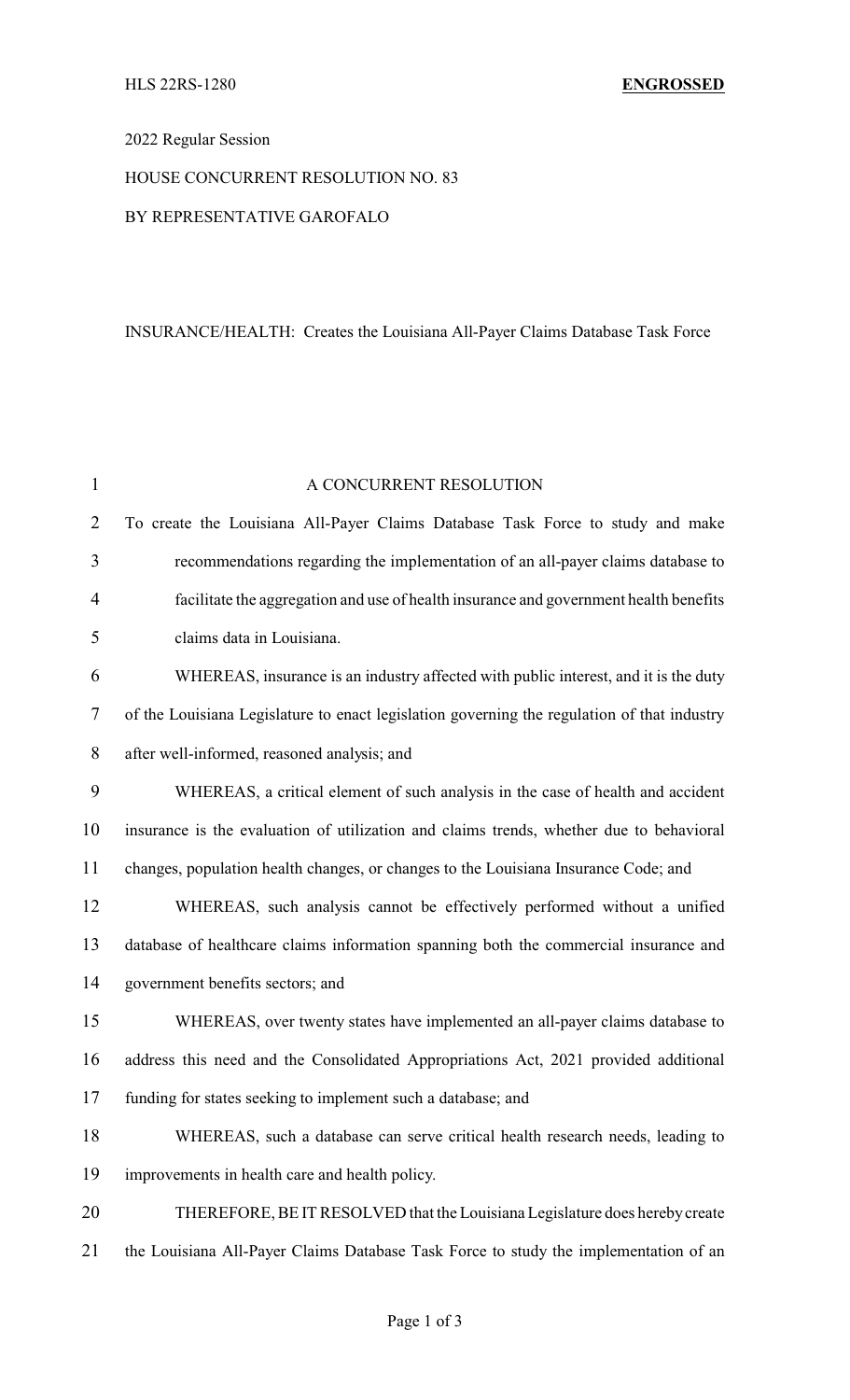# HLS 22RS-1280 **ENGROSSED**

| $\mathbf{1}$   | all-payer claims database to facilitate the aggregation and use of health insurance and        |  |  |
|----------------|------------------------------------------------------------------------------------------------|--|--|
| $\overline{2}$ | government health benefits claims data, and to make recommendations to the legislature.        |  |  |
| 3              | BE IT FURTHER RESOLVED that the task force shall be composed of the                            |  |  |
| 4              | following members:                                                                             |  |  |
| 5              | (1) The commissioner of insurance or his designee.                                             |  |  |
| 6              | (2) The secretary of the Louisiana Department of Health or his designee.                       |  |  |
| 7              | (3) The chief executive officer of the Office of Group Benefits or his designee.               |  |  |
| 8              | (4) A designee from the Louisiana Association of Health Plans.                                 |  |  |
| 9              | (5) A designee from the Louisiana Hospital Association.                                        |  |  |
| 10             | (6) A designee from the Louisiana State Medical Society.                                       |  |  |
| 11             | (7) A licensed insurance producer with expertise in health insurance, designated by            |  |  |
| 12             | the commissioner of insurance.                                                                 |  |  |
| 13             | (8) A researcher from a private research institute with expertise in health data               |  |  |
| 14             | analysis, designated by the commissioner of insurance.                                         |  |  |
| 15             | (9) A researcher from the Louisiana State University System with expertise in health           |  |  |
| 16             | data analysis, designated by the president of the Louisiana State University System.           |  |  |
| 17             | (10) A designee from the Louisiana Independent Pharmacies Association                          |  |  |
| 18             | (11) A designee from the Louisiana Managed Medicaid Association.                               |  |  |
| 19             | BE IT FURTHER RESOLVED that the commissioner of insurance shall serve as the                   |  |  |
| 20             | chairman of the task force and the staff of the Department of Insurance shall provide support  |  |  |
| 21             | to the task force.                                                                             |  |  |
| 22             | BE IT FURTHER RESOLVED that the members of this task force shall serve                         |  |  |
| 23             | without compensation, except per diem or expenses reimbursement to which they may be           |  |  |
| 24             | individually entitled as members of their constituent organizations.                           |  |  |
| 25             | BE IT FURTHER RESOLVED that a majority of the total membership shall                           |  |  |
| 26             | constitute a quorum of the task force, and any official action by the task force shall require |  |  |
| 27             | an affirmative vote of a majority of the quorum present and voting.                            |  |  |
| 28             | BE IT FURTHER RESOLVED that the names of the members designated or selected                    |  |  |
| 29             | as provided herein shall be submitted to the chairman of the task force by July 15, 2022, and  |  |  |
| 30             | the chairman shall thereafter call the first meeting of the task force by August 15, 2022.     |  |  |